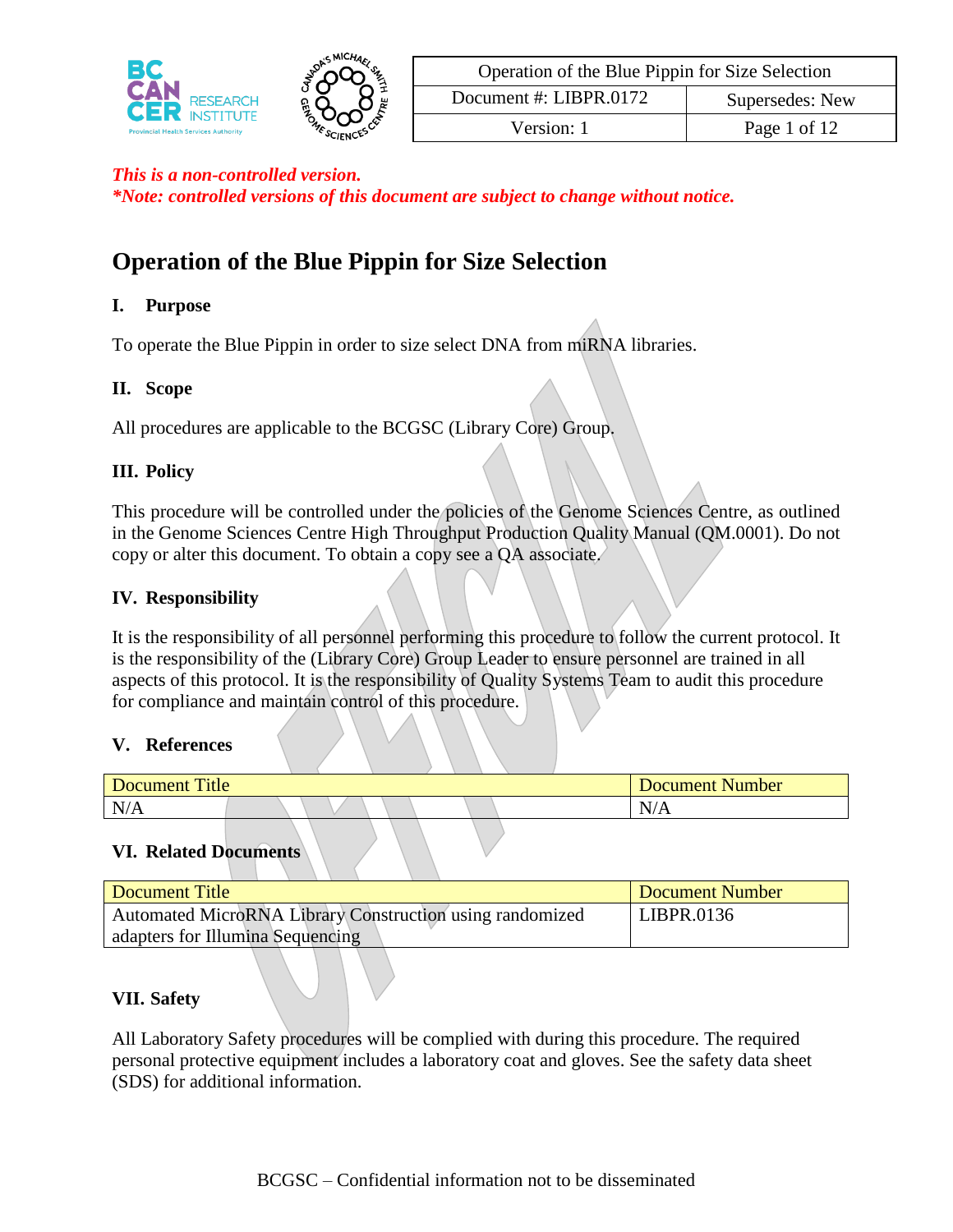

| Operation of the Blue Pippin for Size Selection |              |  |
|-------------------------------------------------|--------------|--|
| Document #: LIBPR.0172<br>Supersedes: New       |              |  |
| Version: 1                                      | Page 2 of 12 |  |

*\*Note: controlled versions of this document are subject to change without notice.*

### **VIII. Materials and Equipment**

| Name                                                                             | Supplier  | <b>Number</b> | # | <b>Model or Catalogue</b> |
|----------------------------------------------------------------------------------|-----------|---------------|---|---------------------------|
| Gilson P10 pipetman                                                              | Mandel    | GF-44802      |   |                           |
| Gilson P200 pipetman                                                             | Mandel    | GF-23601      |   |                           |
| Diamond Filter Tips $10 \mu L$                                                   | Mandel    | GF-F171203    |   |                           |
| Diamond Filter Tips 200 µL                                                       | Mandel    | GF-F171503    |   |                           |
| Blue Pippin                                                                      | D-Mark    | SAG-BLU0001   |   |                           |
| 3% Agarose, dye-free. w/internal standards,<br>Blue Pippin, 100-250bp, Marker Q3 | D-Mark    | SAG-BDQ3010   |   |                           |
| Safe-Lock Tubes, 1.5 mL                                                          | Eppendorf | 022363604     |   |                           |

#### **IX. Procedure**

#### **1. Blue Pippin Start up**

1.1. **Powering up the Blue Pippin**. The Blue Pippin instrument has to be rebooted each time it is used in order to connect to the server. Once it is turned off it loses the connection. Either reboot or if the device is turned off prior to use, locate the black power button at the rear of Blue Pippin. Push the button and the Blue Pippin will start up.

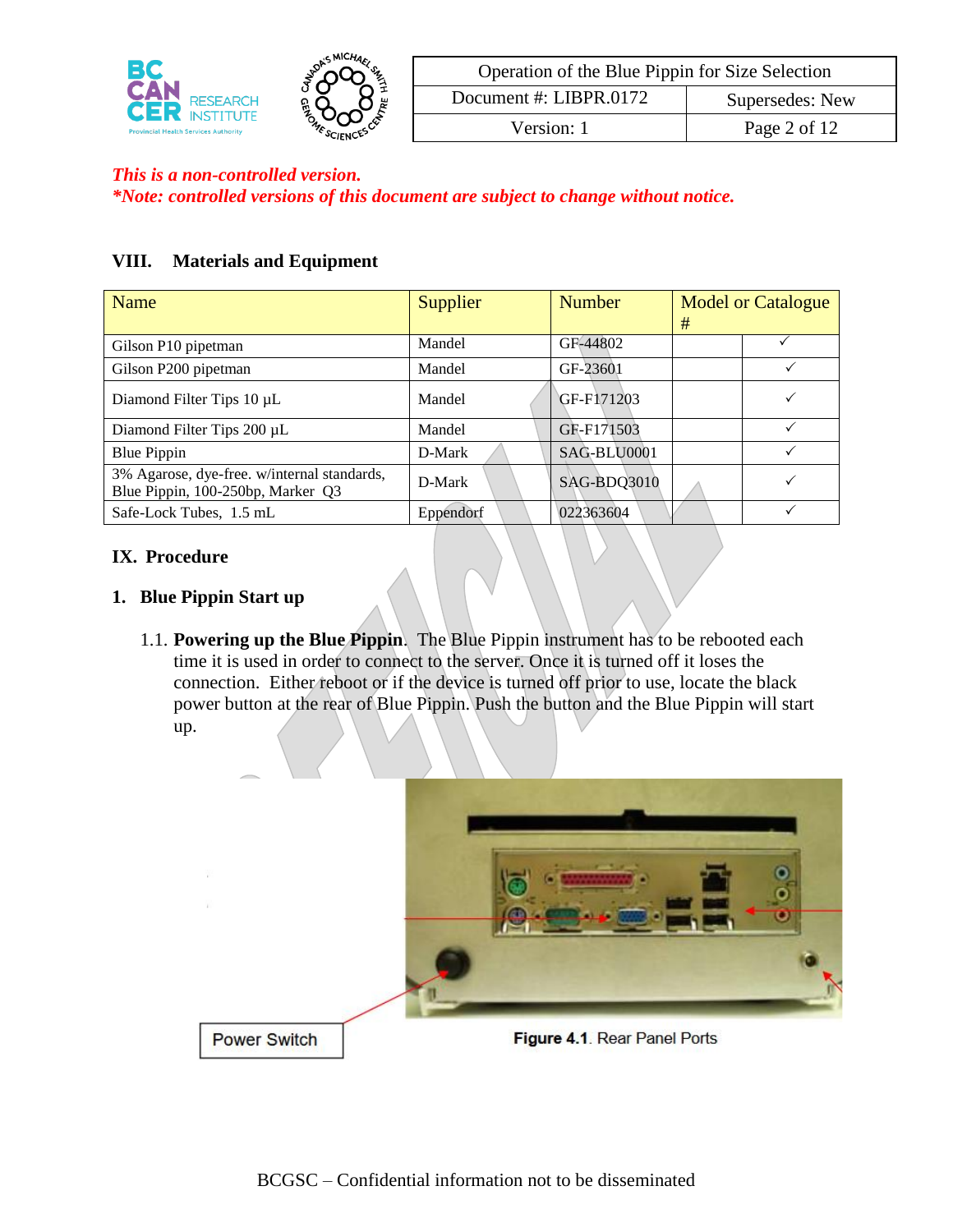

| Operation of the Blue Pippin for Size Selection |              |  |
|-------------------------------------------------|--------------|--|
| Document #: LIBPR.0172<br>Supersedes: New       |              |  |
| Version: 1                                      | Page 3 of 12 |  |

*This is a non-controlled version. \*Note: controlled versions of this document are subject to change without notice.*

1.2. A powered up Blue Pippin is indicated by a blue light on the front of the Blue Pippin. When samples are running a green light also appears (See Figure 4.3).



- 2.1. Discuss with the APC which samples you will be loading and how many lanes you will need. A maximum of 5 lanes can be loaded per cassette and a max sample volume of 30  $\mu L$  (+ 10  $\mu L$  of loading solution) can be loaded per lane of the cassette.
- 2.2. With your pre-pooled sample, consider the volume of the sample. If the sample volume is less than 30  $\mu$ L, bring up the volume of the sample to 30  $\mu$ L with TE buffer (pH 8.0).
- 2.3. After sample is brought up to 30  $\mu$ L, add 10  $\mu$ L of loading solution (contains internal standards) to bring the final volume to 40  $\mu$ L. The loading solution is stored at 4<sup>o</sup>C. Mix samples thoroughly (vortex mixer). Briefly centrifuge to collect.
- 2.4. Sample or samples are now ready to load onto the Blue Pippin.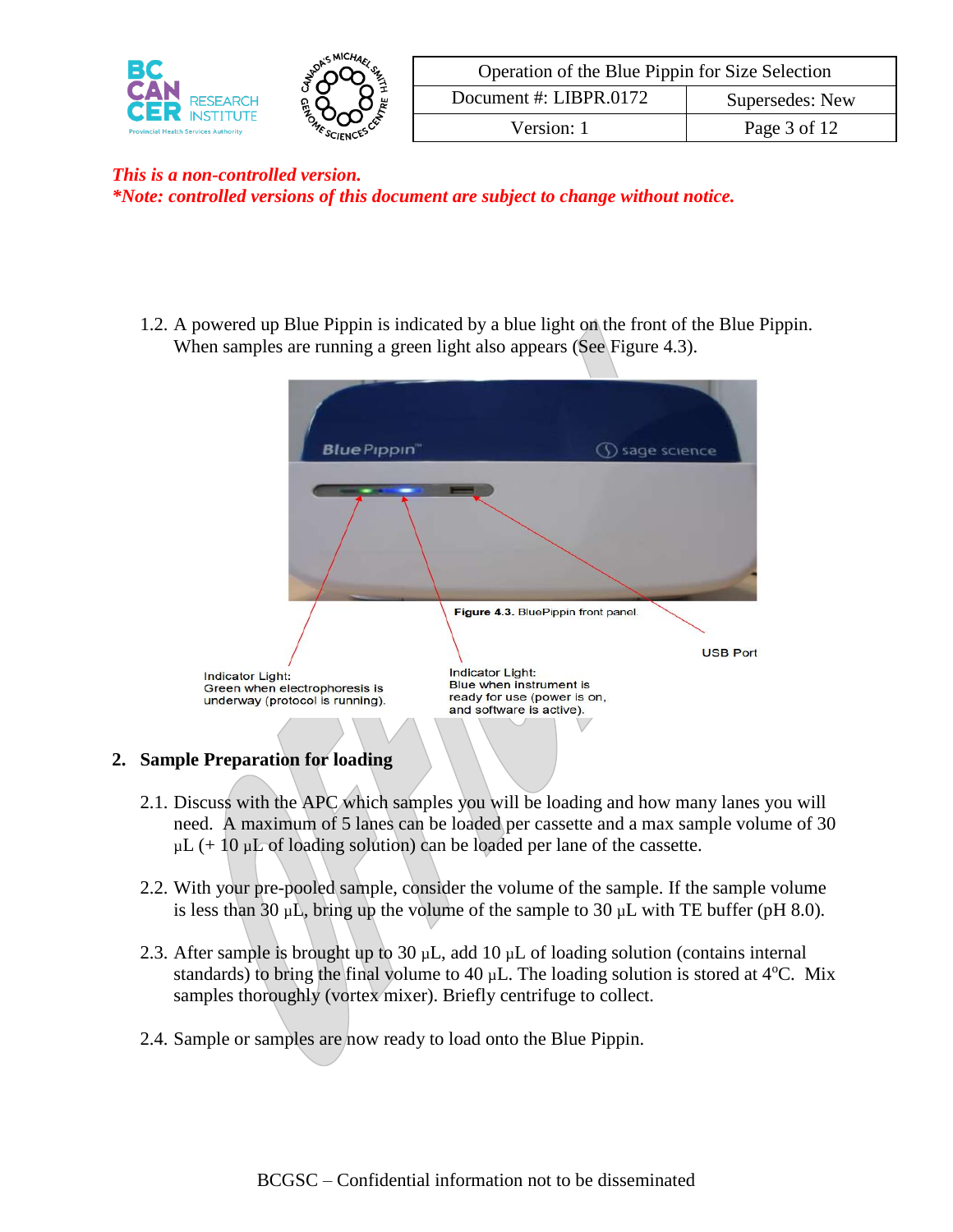

| Operation of the Blue Pippin for Size Selection |              |  |
|-------------------------------------------------|--------------|--|
| Document #: LIBPR.0172<br>Supersedes: New       |              |  |
| Version: 1                                      | Page 4 of 12 |  |

*\*Note: controlled versions of this document are subject to change without notice.*

#### **3. Selecting software parameters for size selection.**

3.1. The number of lanes being run will vary depending on the instructions from the APC, thus a need to setup program software may vary from run to run. The basic layout of the software can be seen below:



- 3.2. If running less than the full 5 lanes of the cassette, follow the instructions here. If running all 5 lanes, proceed to next step. For the lanes not being run, go to the "Type of cut" column and deselect the unused lanes (lanes will go dark grey). Next go to "Ref lane" column and turn "off" the unused lanes. Next go to the "LED On" column and deselect the unused lanes (lanes will go dark grey). Proceed to next step in order to set parameters for the lanes being run.
- 3.3. Select the "Protocol Editor" tab, then select "New" from the File Commands, then click on "Cassette Type Selector". Depending of the samples being run, select a cassette type (i.e. for miRNA5, select 3% agarose, dye-free).
- 3.4. Make sure the "Run Time End Selector" has the "End Run when Elution is Completed" box checked off.
- 3.5. Next go to the "Protocol Name" box and enter the run name, Project/library type/date/initials (i.e. SU2C\_miRNA5\_190416SSC).
- 3.6. Next, from the "Protocol Parameters" select the lanes that will be run (1-5). For the purposes of miRNA5 we will be selecting the range parameter. Once the range is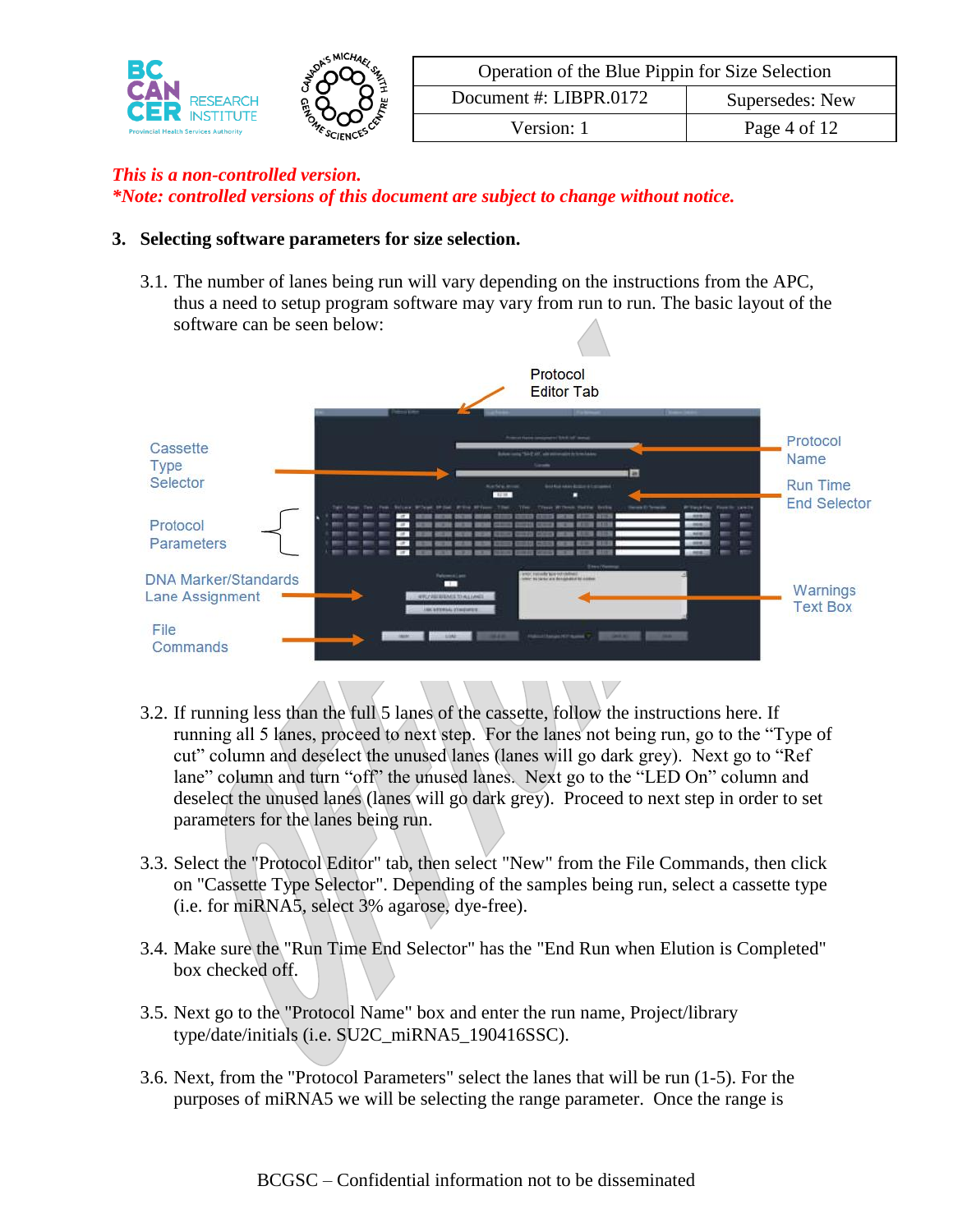

| Operation of the Blue Pippin for Size Selection |              |  |
|-------------------------------------------------|--------------|--|
| Document #: LIBPR.0172<br>Supersedes: New       |              |  |
| Version: 1                                      | Page 5 of 12 |  |

*\*Note: controlled versions of this document are subject to change without notice.*

selected, you will need to input a BP range for the run. For miRNA5 input 140bp for "BP start" and 150bp for the "BP end" (140-150bp range). A bp average will automatically be calculated once a range is input. Make sure to input a range for each lane selected.

- 3.7. Proceed to the DNA Marker/Standards Lane Assignment section. For miRNA5 samples, select "Use Internal Standards". This will auto fill the "Ref Lane" fields with reference marker internal to the sample. The software will determine the timing of elution based on the migration of the DNA marker within its own lane.
- 3.8. Examine the "warnings text box" for any warnings or errors. The range selected for the miRNA5 will produce a warning indicating the range is smaller than the minimum. This will be ok and run will proceed. The range flag will be highlighted "yellow".



3.9. Select "Save" from the file commands menu.

#### **4. Optical Calibration**

4.1. An optical calibration must be run on the Blue Pippin before each run. Complete this step now. Remove the Calibration Plate from its sleeve and place in the optical nest. Make sure the top of the plate faces up and the LED's are covered by the grey section of the optical plate (See image below). **Close the lid of the Blue Pippin.**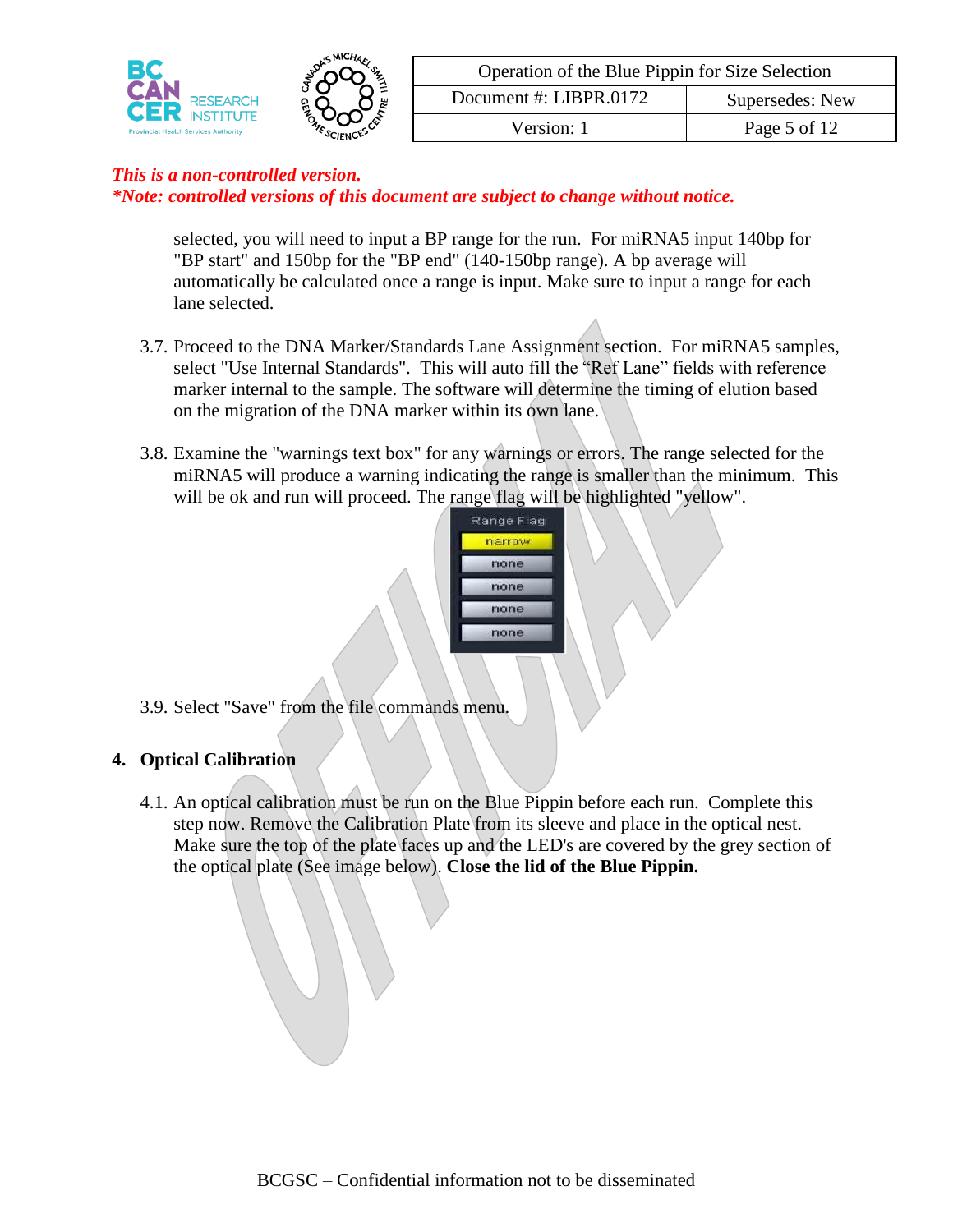

| Operation of the Blue Pippin for Size Selection |              |  |
|-------------------------------------------------|--------------|--|
| Document #: LIBPR.0172<br>Supersedes: New       |              |  |
| Version: 1                                      | Page 6 of 12 |  |

*\*Note: controlled versions of this document are subject to change without notice.*









**Correct Position** on Optical Nest

4.2. Once the calibration plate is accurately placed within the optical nest and the lid is shut, select the "Main tab" from the software. Near the bottom of the screen look for the "Calibration" tab. Click the "Calibration" tab. A new window will open containing LED Calibration. Press "Calibrate". The Calibration will be done within 30 seconds and will produce a calibration status of "Calibration OK" or " Calibration Failed". If "Calibration OK" appears, open lid and remove the optical plate and return it to the sleeve. Proceed with the next step.

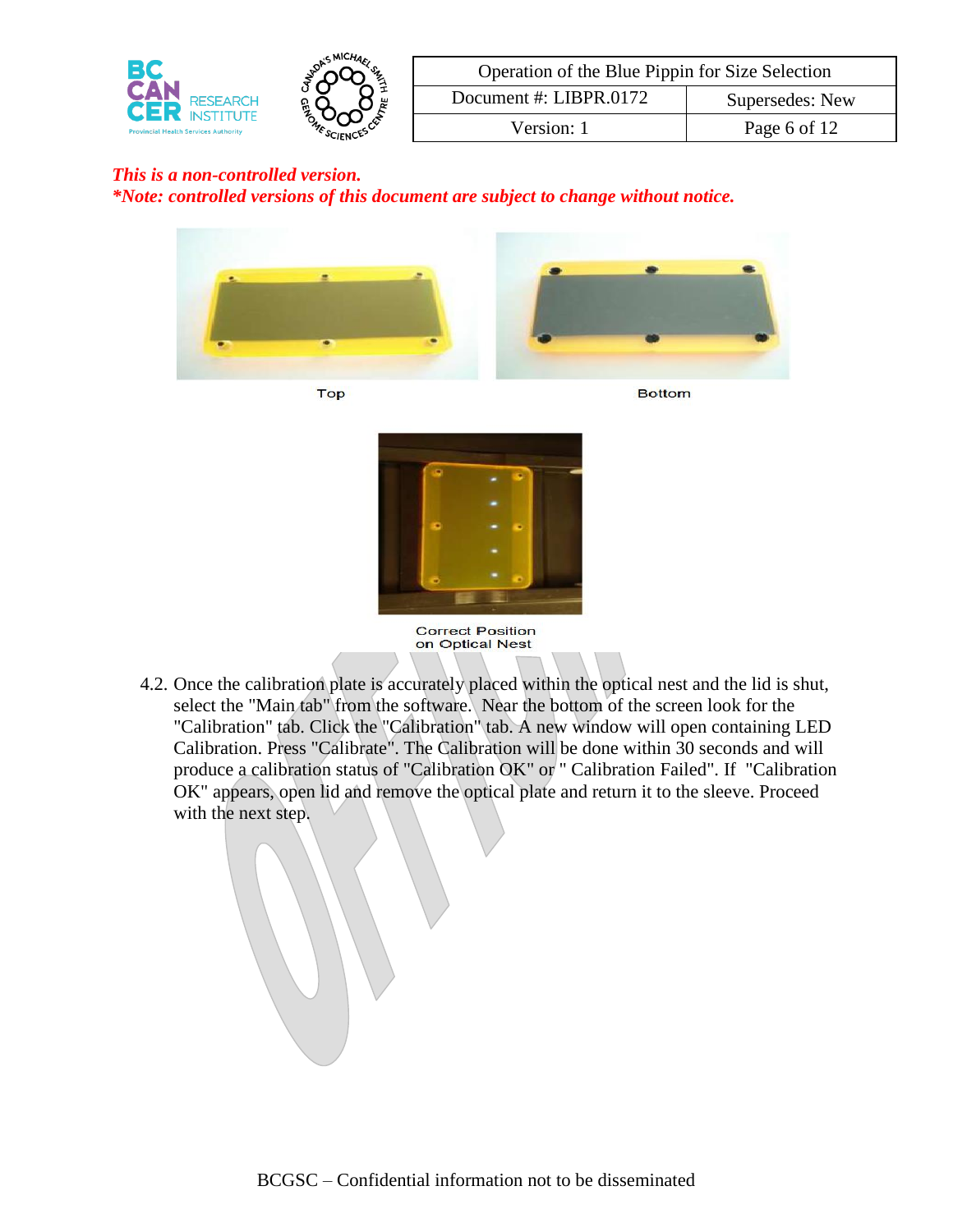

| Operation of the Blue Pippin for Size Selection |              |  |
|-------------------------------------------------|--------------|--|
| Document #: LIBPR.0172<br>Supersedes: New       |              |  |
| Version: 1                                      | Page 7 of 12 |  |

### *This is a non-controlled version. \*Note: controlled versions of this document are subject to change without notice.*



### **5. Prepping Cassettes**

5.1. Before loading the samples into the cassettes some prep work will need to be done. Open a new or previously run (with unused lanes) 3% Agarose, dye-free 100-250 bp cassette located at room temperature next to the Blue Pippin. Examine the cassette, if there are any bubbles try concentrate them to one location by tilting and moving the cassette. Once again examine the ends of the cassette to check the level of the buffer in the wells. Inspect each lane for gel quality, if there are any broken/cracked gels avoid using that lane, remaining lanes can be used if the gel is ok in those lanes.



Figure 10.1. Low buffer levels in cassette buffer chambers.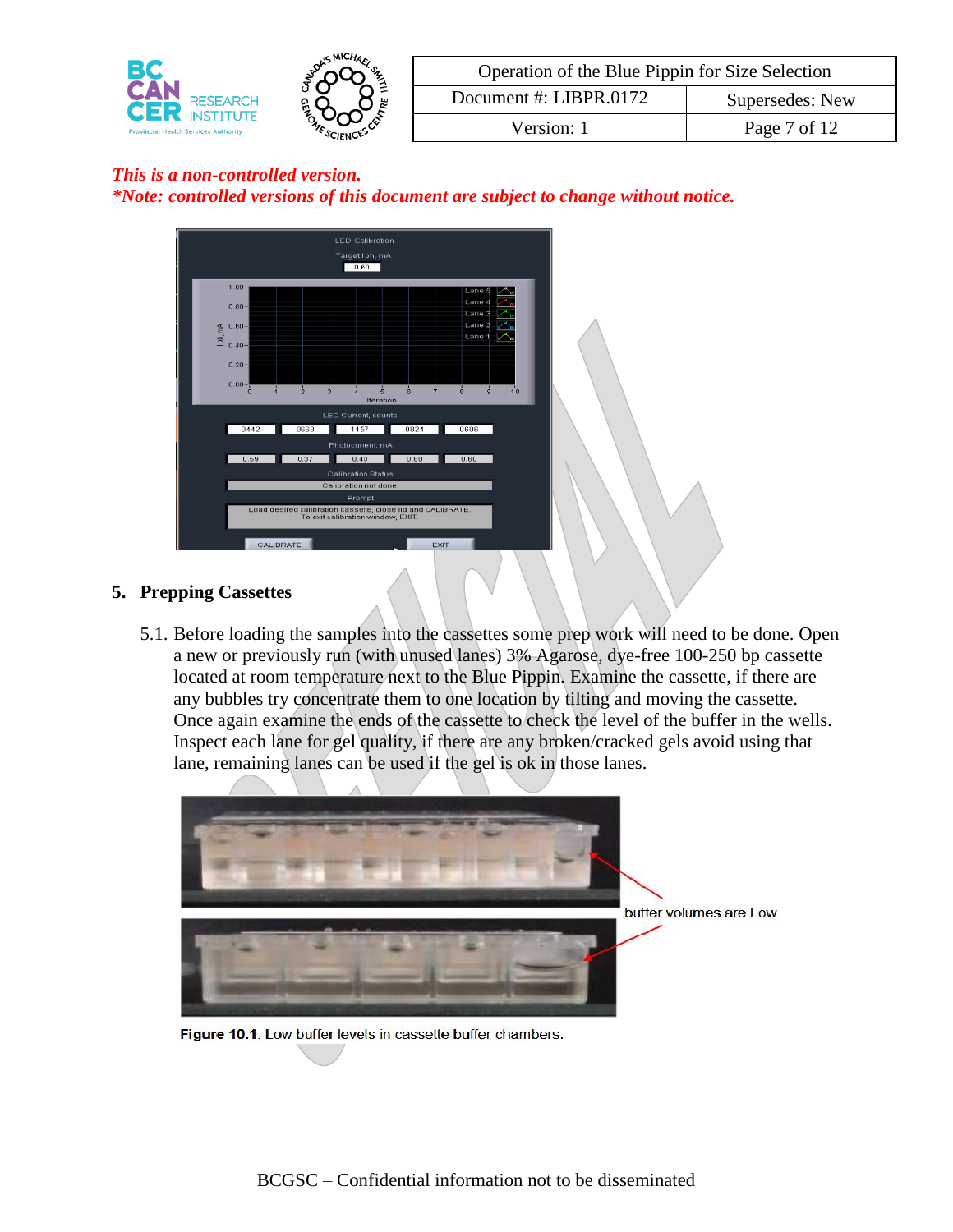

### *This is a non-controlled version. \*Note: controlled versions of this document are subject to change without notice.*

5.2. In reference to the image below, look at the cassette and examine the area behind the elution module. If there are any bubbles present behind the elution module tilt the cassette in order to move the bubbles away from the elution module.



- 5.3. If there are no bubbles behind the elution module, place the cassette into the optical nest, while tilting the negative (-) down in order to minimize bubbles returning to the elution module.
- 5.4. While holding the cassette in the nest with one hand, remove the adhesive strip with the other hand. There are two strips, one covering the positive and one covering the negative end.
- 5.5. Using a P200 tip remove the existing buffer from the elution module  $(-40 \mu L)$  for each lane being run, replace with 40  $\mu$ L of fresh Electrophoresis Buffer (supplied with the cassette kit). When refilling the elution module make sure the tip completely enters the module and be careful not to disperse any bubbles into the module.
- 5.6. Seal the elution wells with the supplied adhesive tape, using a sealing tool or sharpie ensure that the adhesive tape is firmly attached to the edges of the lanes.
- 5.7. Check the volume of the sample well and if needed top off with electrophoresis buffer. Max volume of the sample wells should be  $70 \mu L$ .
- 5.8. **CONTINUTITY TEST:** In order to test the current in each separation and elution module a continuity test needs to be done. With the cassette in the optical nest, close the lid. In the "Main" tab of the software look for the "Test" tab, press the button. The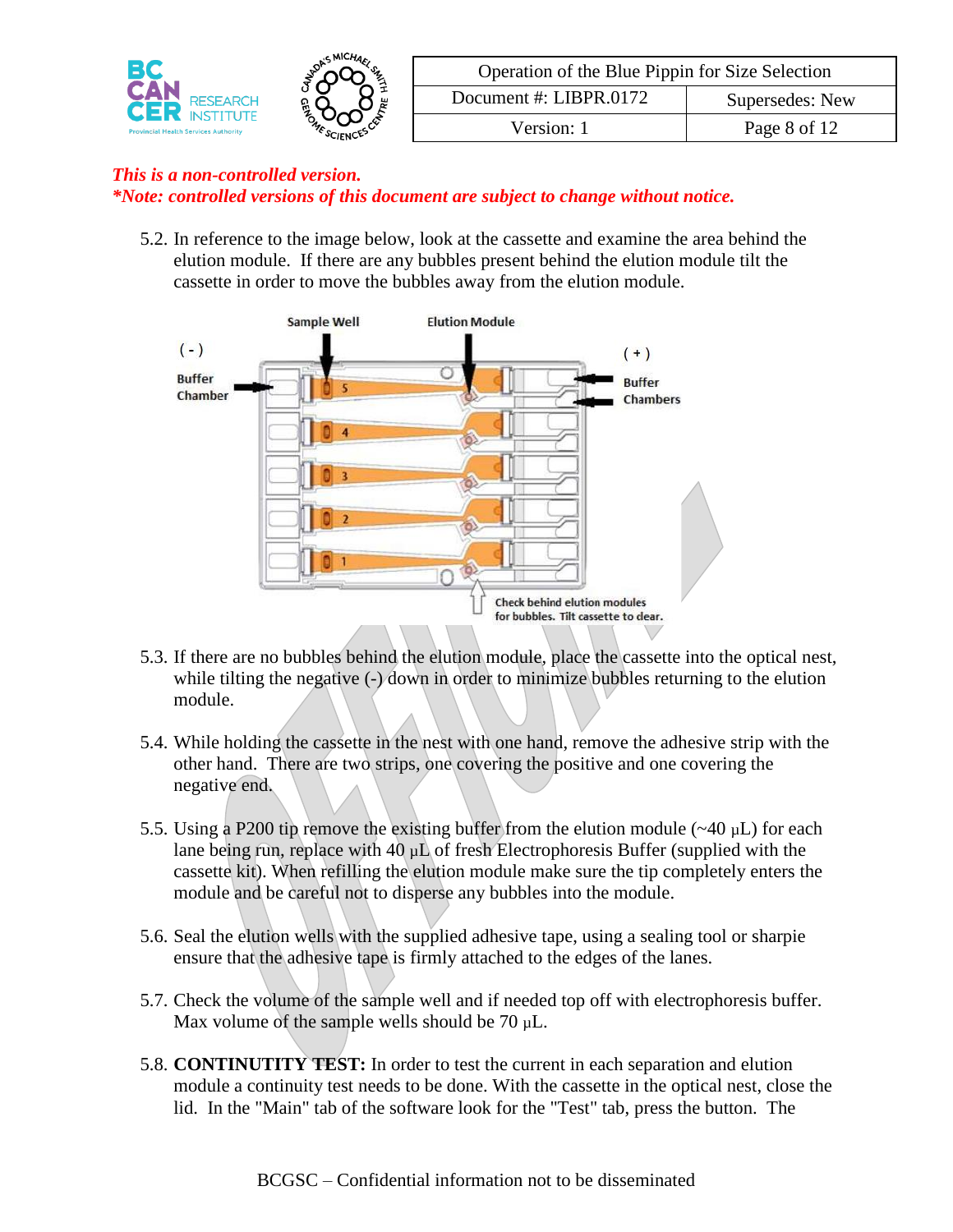

| Operation of the Blue Pippin for Size Selection |              |  |
|-------------------------------------------------|--------------|--|
| Document #: LIBPR.0172<br>Supersedes: New       |              |  |
| Version: 1                                      | Page 9 of 12 |  |

*\*Note: controlled versions of this document are subject to change without notice.*

continuity test will proceed automatically. If the test returns a "PASS" message, press "RETURN" and continue to baseline calibration.

A failed test is indicated by a "FAIL" message, and the failed channel is highlighted in orange. If a separation lane has failed continuity. Do not use that lane. Remaining passing lanes can be used if necessary. If an Elution channel has failed continuity. Replace buffer in the elution module of the failed lane and refill with  $40 \mu L$  of fresh electrophoresis buffer and retest the cassette. If the lane fails again, do not use the lane for collections.

#### **6. Loading Cassettes**

- 6.1. The total volume of the sample well is 70  $\mu$ L. Using a 200  $\mu$ L tip remove 40  $\mu$ L from each sample well being run, leaving behind a residual volume of  $30 \mu L$  (Reference section 5.2 for position of sample well). Be careful not to pierce the gel located on all four sides of the sample well. Start by pipetting from the top of the well and following the liquid down. The removed 40  $\mu$ L of electrophoresis will be replaced by the sample + loading solution prepared in Section 2.3 (combined volume of  $40 \mu L$ ).
- 6.2. Using a 200  $\mu$ L tip add the prepared sample + loading solution (40  $\mu$ L) to the sample well. Add by pipetting just below the top of the liquid level in the well and follow the liquid up the well. If the volume slightly overfills that's ok, the sample will sink down into the bottom of the well.
- 6.3. Repeat Section 6.2 for remaining lanes.
- 6.4. Close the lid of the Blue Pippin. Samples are now ready to run.

### **7. Starting the Blue Pippin run**

- 7.1. Click on "Main" tab on the software and scroll down to "Start" tab. Press "Start" tab.
- 7.2. A pop-up window will appear to remind users that the LED calibration and continuity tests were not inadvertently skipped. Press "OK" to start the run.
- 7.3. The run time for a miRNA5 run should be approximately 75 mins. A progress bar, as seen below, will track the progress of the run. A run may finish before the end of the progression bar is complete. If the display in Section 7.4 has reverted to idle in all the lanes being run, the run has finished.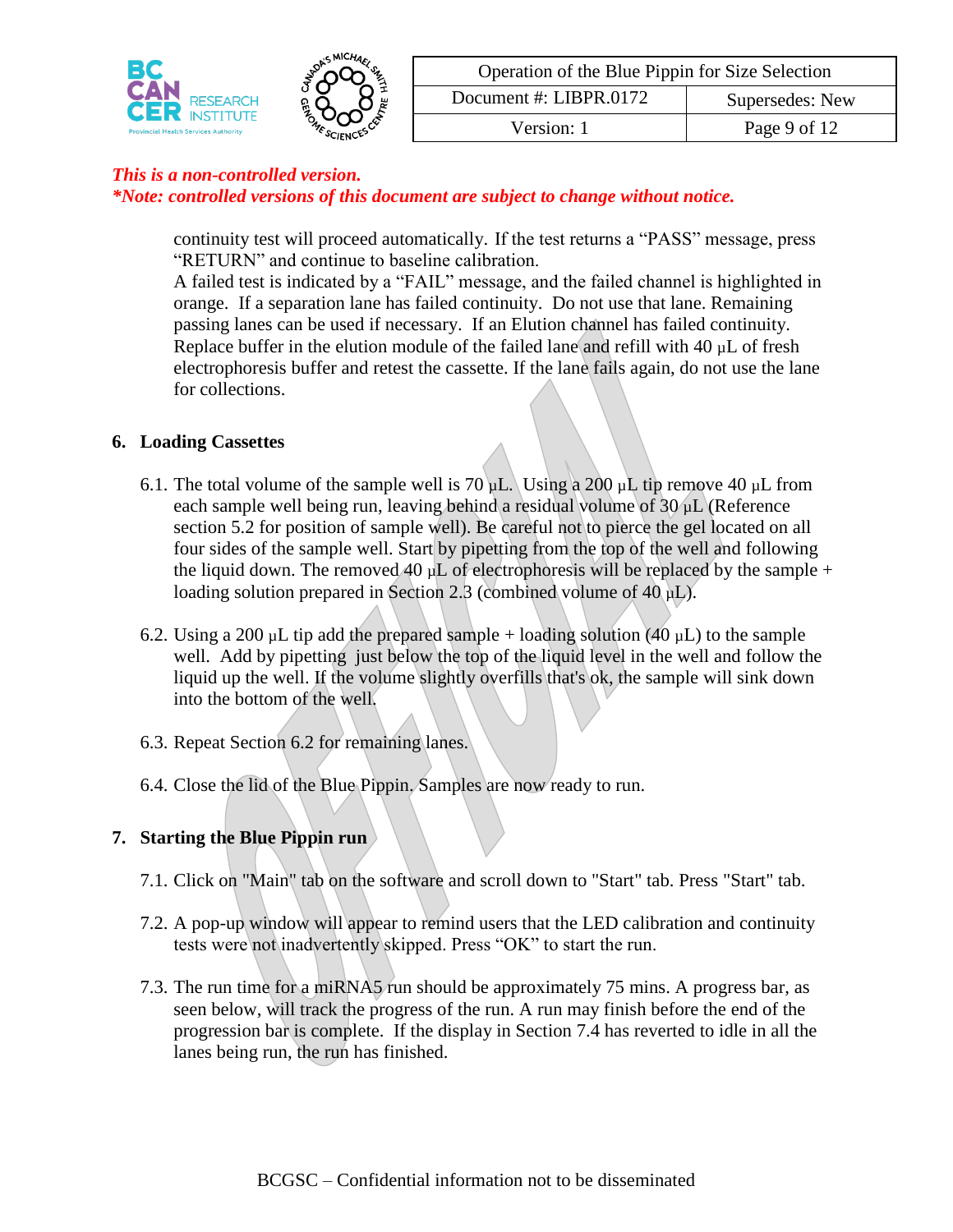

| Operation of the Blue Pippin for Size Selection |               |  |
|-------------------------------------------------|---------------|--|
| Document #: LIBPR.0172<br>Supersedes: New       |               |  |
| Version: 1                                      | Page 10 of 12 |  |

*\*Note: controlled versions of this document are subject to change without notice.*

|                        | <b>Protocol Name</b> |    |
|------------------------|----------------------|----|
| Protocol A             |                      | ≂. |
| Progress, hh:mm:ss - % |                      |    |
| 03:32:00 - 88.3%       |                      |    |
| Voltage, V             | Clock                |    |
| 99.6                   | 24-Feb-2012 05:41:52 |    |
| Remote Access          |                      |    |
|                        |                      |    |
|                        | $\sim$               |    |

7.4. When a protocol is running, the following indicator panel will be displayed:

|   | Sample ID | Elution Timer Reference Idie<br>Separate Elute<br>Current |
|---|-----------|-----------------------------------------------------------|
| 5 | Sample D  | $1 - 1$<br>pr.<br>00:05:01<br>2.21                        |
| ٠ | Sample C  | m<br>m<br>00:04:01<br>$\vert x \vert$<br>2.31             |
| э | Sample B  | m<br>00:03:01<br>$-1 - 1$<br>2.29                         |
| 2 | Sample A  | $\Box$<br>w<br>00:02:01<br>2.43                           |
|   | Reference | 00:00:00<br>2.27<br>$\vert +1 \vert$                      |

-Green, Separation. If a lane is separating fragments, the "Separate" indicator will be green.

-Orange, Elution. If a lane is eluting a size range, the "Elute" indicator will be orange, and the elution timer will be active.

### **8. Sample collection**

- 8.1. When the run is complete, open the lid of the Blue Pippin. Remove the adhesive tape from the elution modules.
- 8.2. Using a 200  $\mu$ L pipette, pipette out 40  $\mu$ L of sample from the elution module (Refer to Section 5.2). Transfer to a pre-labeled 1.5 mL safe-lock tube.
- 8.3. Sample can now be used for downstream applications.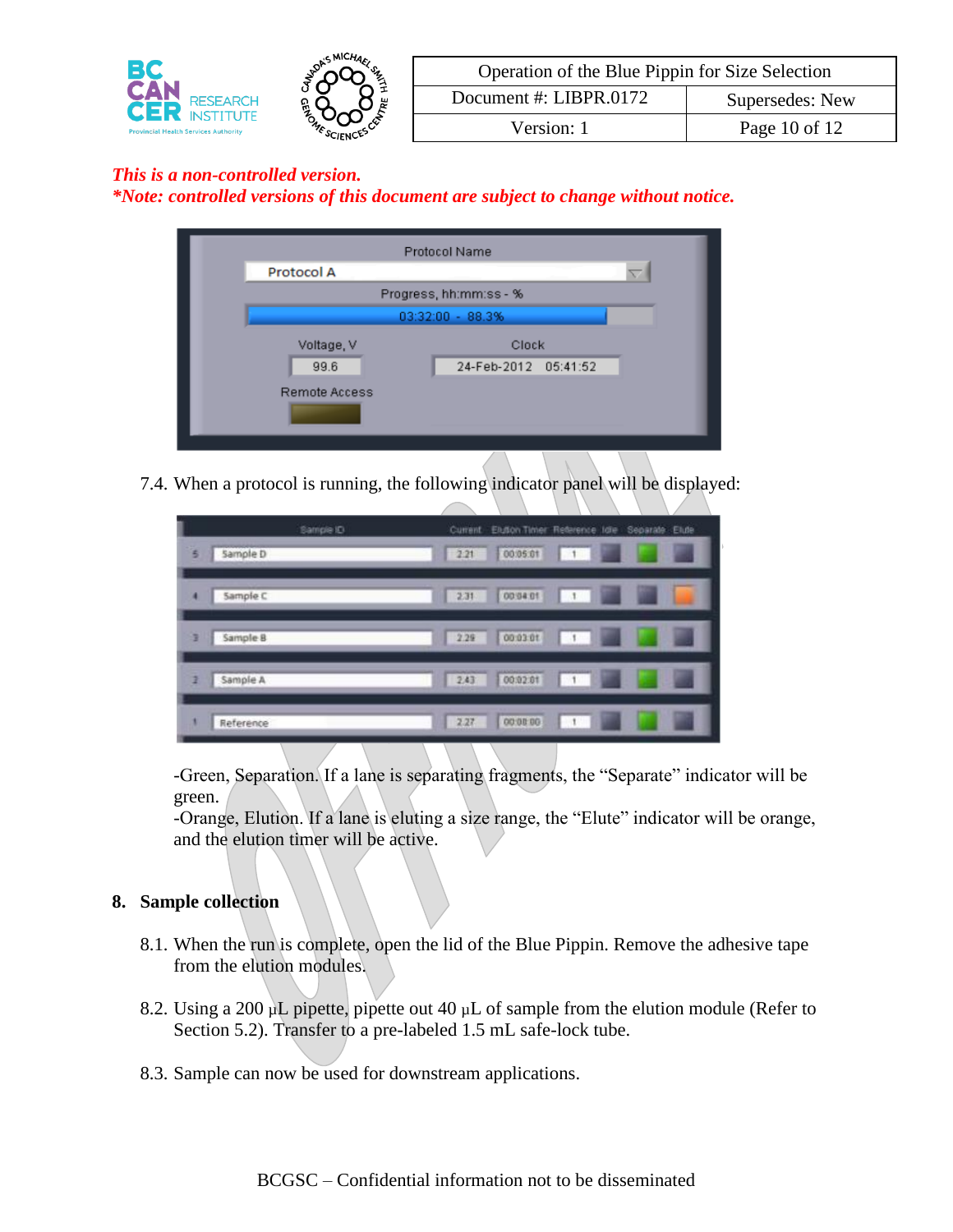

| Operation of the Blue Pippin for Size Selection |                 |  |
|-------------------------------------------------|-----------------|--|
| Document #: LIBPR.0172                          | Supersedes: New |  |
| Version: 1                                      | Page 11 of 12   |  |

*\*Note: controlled versions of this document are subject to change without notice.*

8.4. Reseal any lanes that have not been used and mark and date the lanes that have been used. Store cassette back into dark, dry pouch to be used at a later date. The cassette will remain useful until its original expiry date.

 $-1$ 

### **9. Data Analysis**

## **Saving a Review Image**

An image from the review screen may be captured and automatically saved by pressing the "Snapshot" button. The .png file will date and time stamped and saved in the Pippin log file directory.



The indicator may be moved (see below) along the x-axis showing the relative base pai position. If the perspective of the graph is changed (see below), the indicator will automatically default to the center of the x-axis.